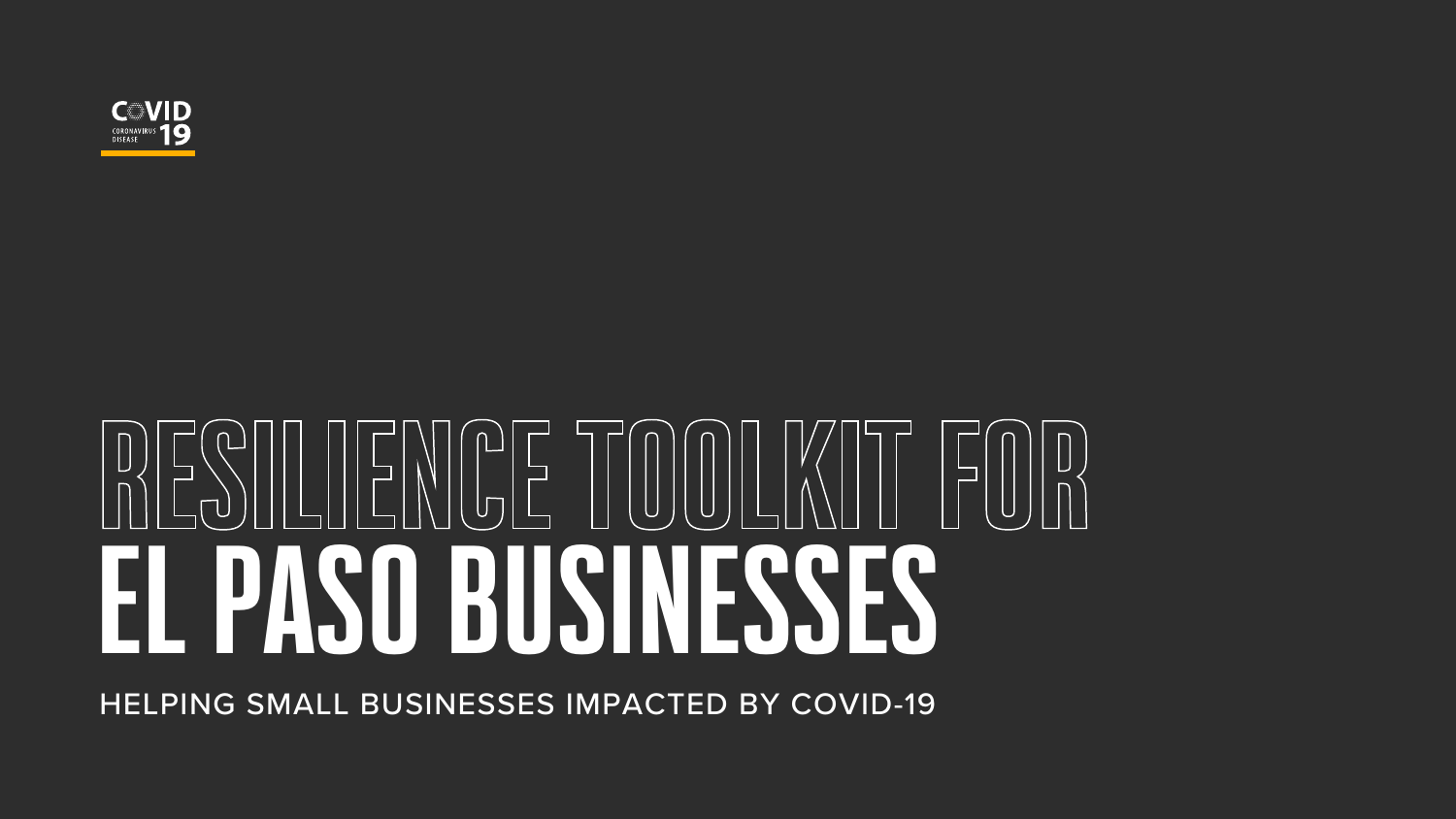**Avoid touching your eyes, nose, and mouth**



**Avoid close contact with people who are sick**

**Work from home whenever possible**





**Stay home when you are sick, except to get medical care**

**Wash your hands often with soap and water for at least 20 seconds**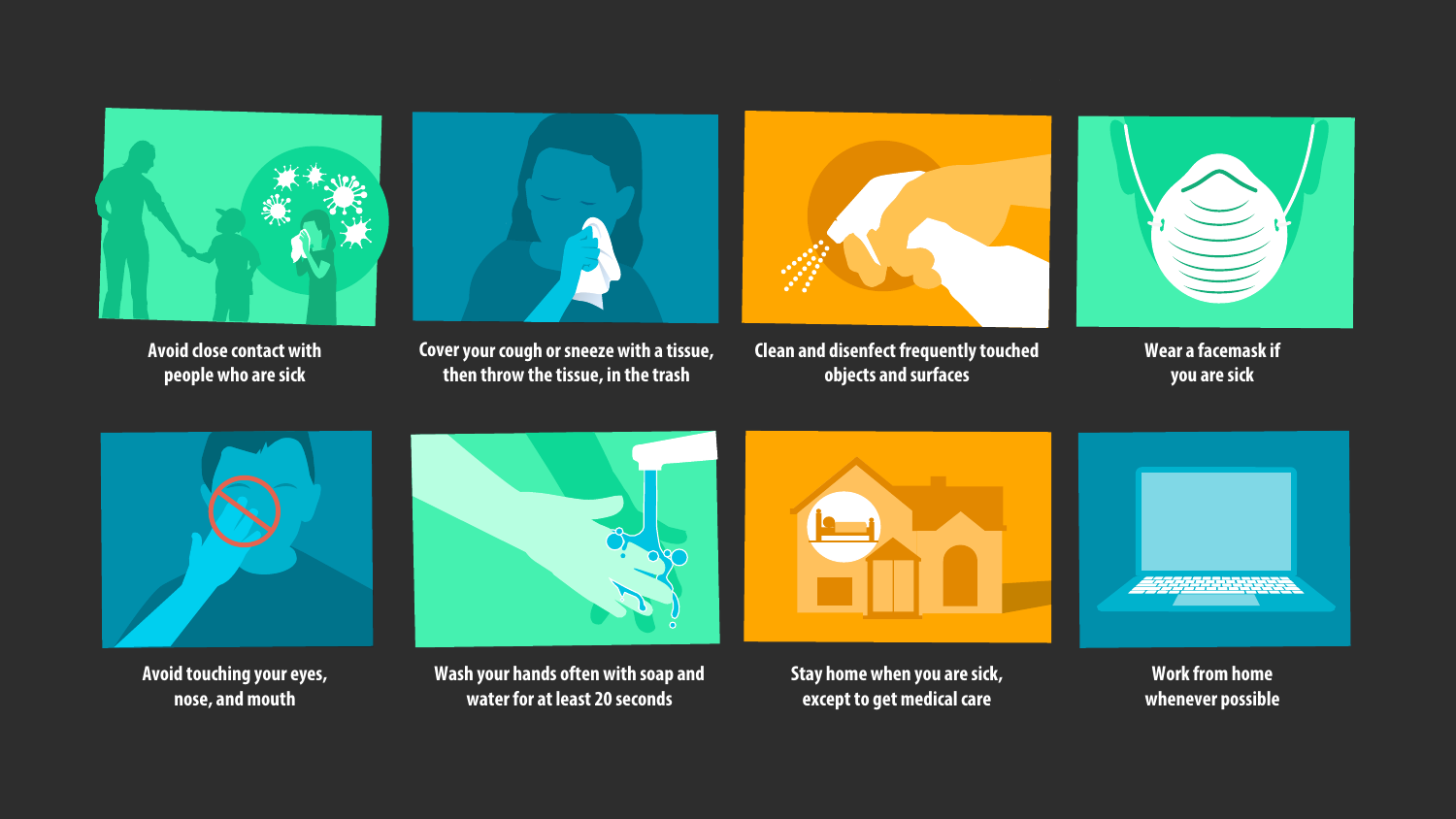

## INFORMATION

City of El Paso **elpasotexas.gov**

El Paso County **epcounty.com**

Texas Health and Human Services **dshs.texas.gov**

Texas Workforce Commission **twc.texas.gov**

U.S. Department of Labor, Wage and Hour Division

- **dol.gov**
	-

Texas Alcoholic Beverage Commission **tabc.state.tx.us**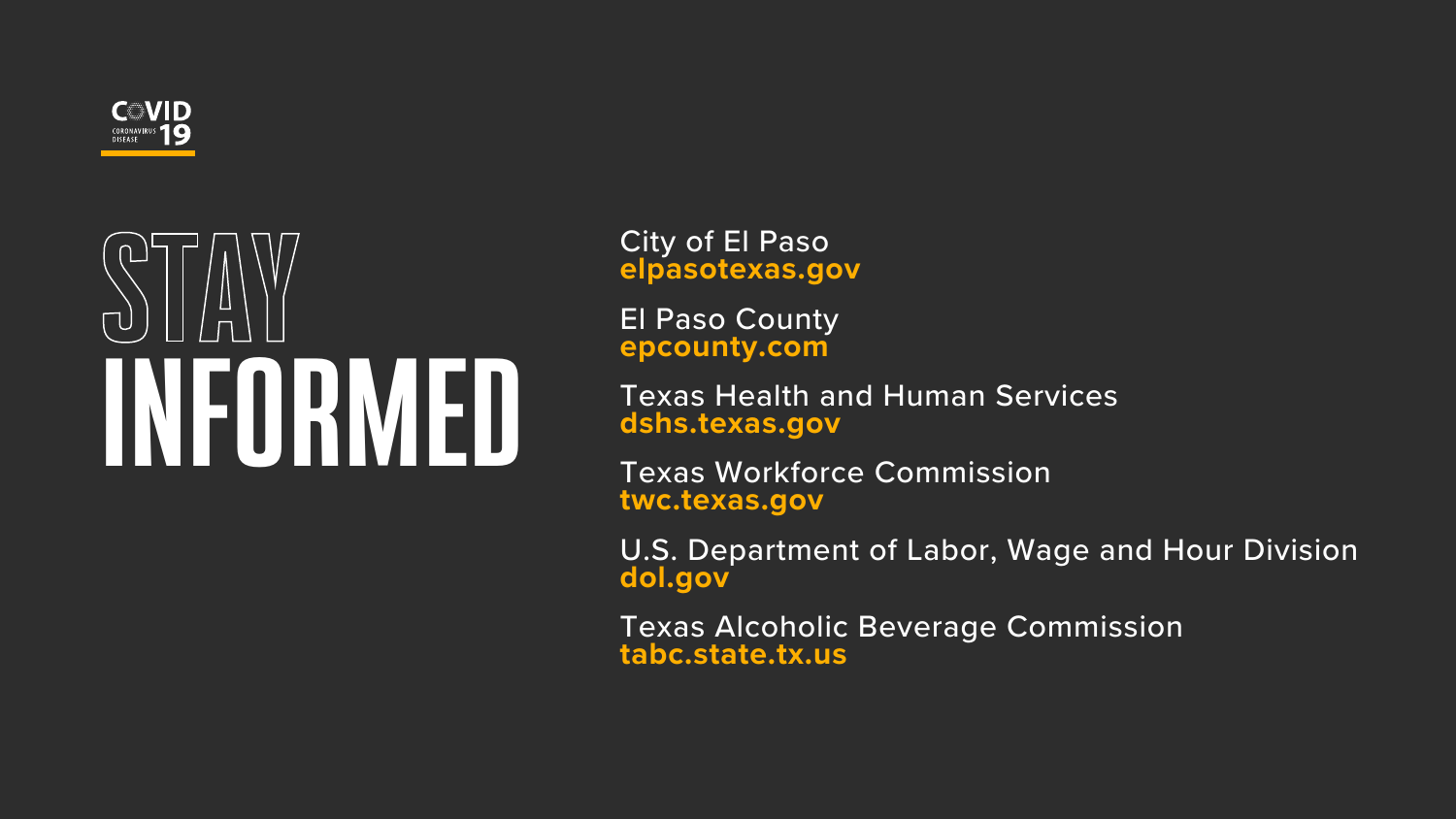

# ALCOHOL?

Can my business sell alcohol to-go or allow curbside pickup by consumers?

Source: www.tabc.state.tx.us/coronavirus/index.asp

### **LIC**

Brewer's

Manufact

Distiller's

Winery P

Wine & B

Wine & Be Permit (B)

Retail Dea

Package

Wine-Only

**Brewpub** 

Consumer

Mixed Ber

**Mixed Bey** 

Retail Dea

**Private CI** 

Private Cl

| <b>ENSE/PERMIT TYPE</b>                 | <b>TO-GO/PARKING LOT PICKUP</b>    | <b>OFF-SITE DELIVERY</b>                                                                              |
|-----------------------------------------|------------------------------------|-------------------------------------------------------------------------------------------------------|
| Permit (B)                              | Allowed (if eligible under 12.052) | Not allowed                                                                                           |
| urer's License (BA)                     | Allowed (if eligible under 62.122) | Not allowed                                                                                           |
| & Rectifier's Permit (D)                | <b>Allowed</b>                     | Not allowed                                                                                           |
| ermit (G)                               | <b>Allowed</b>                     | Allowed to be shipped to consumer<br>by holder of Carrier's Permit                                    |
| eer Retailer's Permit (BG)              | <b>Allowed</b>                     | Allowed through CD Permit<br>(Not allowed if also Brewpub)                                            |
| eer Retailer's Off-Premise<br><u>(C</u> | <b>Allowed</b>                     | Allowed through CD Permit                                                                             |
| ller's Off-Premise License (BF)         | <b>Allowed</b>                     | <b>Allowed through CD Permit</b>                                                                      |
| Store Permir (P)                        | <b>Allowed</b>                     | Allowed through Local Cartage<br>Permit or CD Permit                                                  |
| y Package Store Permit (Q)              | Allowed                            | Allowed through Local Cartage<br>Permit or CD Permit                                                  |
| License (BP)                            | Allowed                            | Allowed if also holding an MB and an FB, but not<br>allowed if the BP holds a BG Permit or BE license |
| r Delivery Permit (CD)                  | Not applicable                     | <b>Allowed</b>                                                                                        |
| verage Permit (MB)                      | Not allowed                        | Allowed for restaurants if they also have a<br>Food & Beverage Certificate (FB)                       |
| erage Restaurant Permit (RM)            | Not allowed                        | Allowed for restaurants if they also have a<br>Food & Beverage Certificate (FB)                       |
| ller's On-Premise License (BE)          | <b>Allowed</b>                     | Not allowed                                                                                           |
| ub Registration Permit (N)              | Not allowed                        | Not allowed                                                                                           |
| ub Beet & Wine Permit (NB)              | Not allowed                        | Not allowed                                                                                           |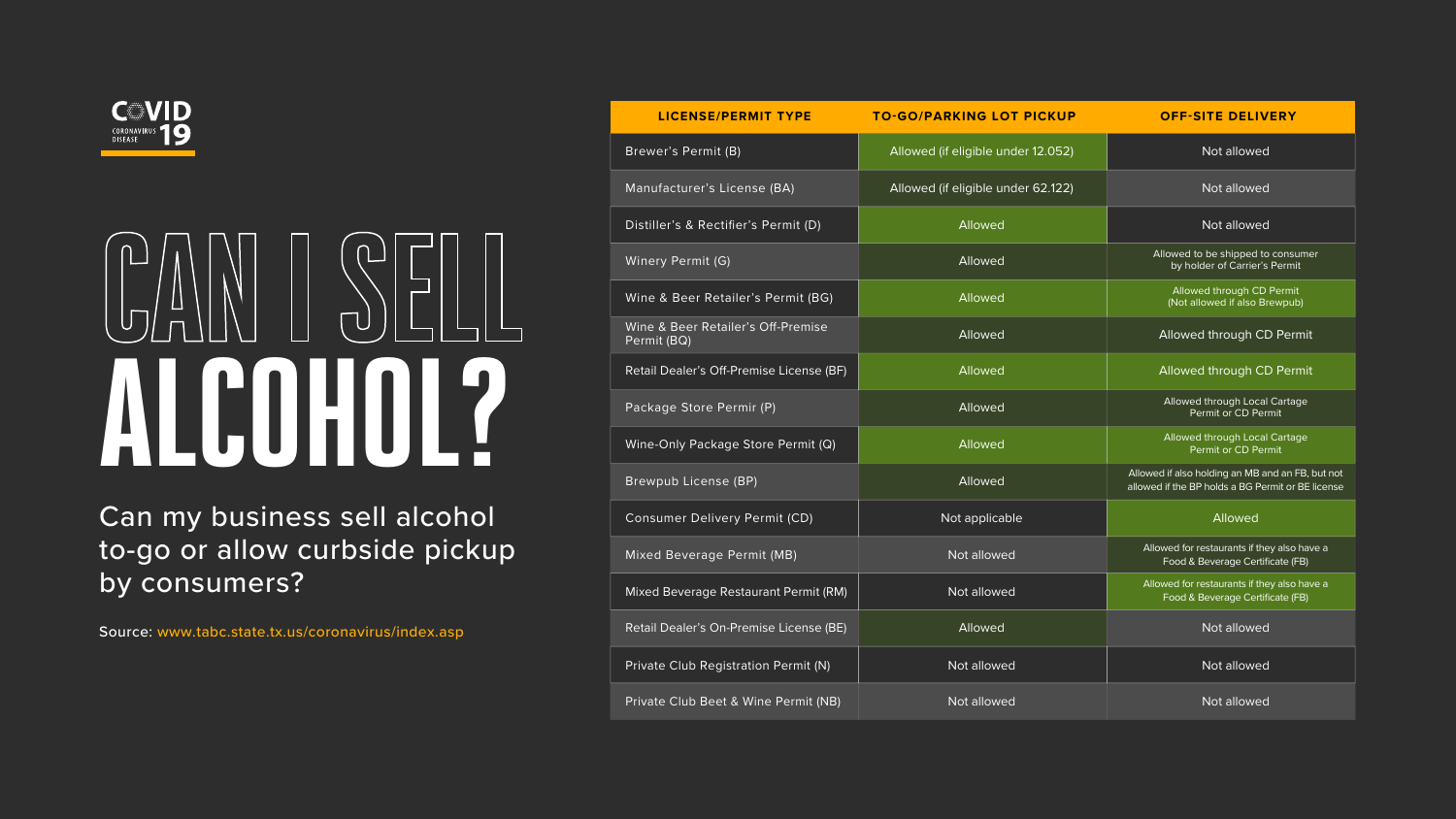

## CONTACTS

Due to COVID-19 pandemic, service disconnections for non-payment have been suspended temporarily. Customers may continue to make payments online or by phone. If you are experiencing financial difficulties, please contact utility companies directly for assistance.

| EN                            |
|-------------------------------|
| El Paso W<br><b>Utilities</b> |
| El Paso El<br><b>Company</b>  |
| Texas Ga                      |

| <b>ENTITY</b>            | <b>CONTACT INFORMATION</b>                                                         |
|--------------------------|------------------------------------------------------------------------------------|
| <b>El Paso Water</b>     | https://www.epwater.org/                                                           |
| <b>Utilities</b>         | $\overline{(915)594}$ -5500 $^{\prime}$                                            |
| <b>El Paso Electric</b>  | https://www.epelectric.com/message-to-customers                                    |
| Company                  | (915) 543-5970 or (575) 526-5555                                                   |
| <b>Texas Gas Service</b> | https://www.texasgasservice.com/coronavirus<br>Customer Service Line: 800-700-2443 |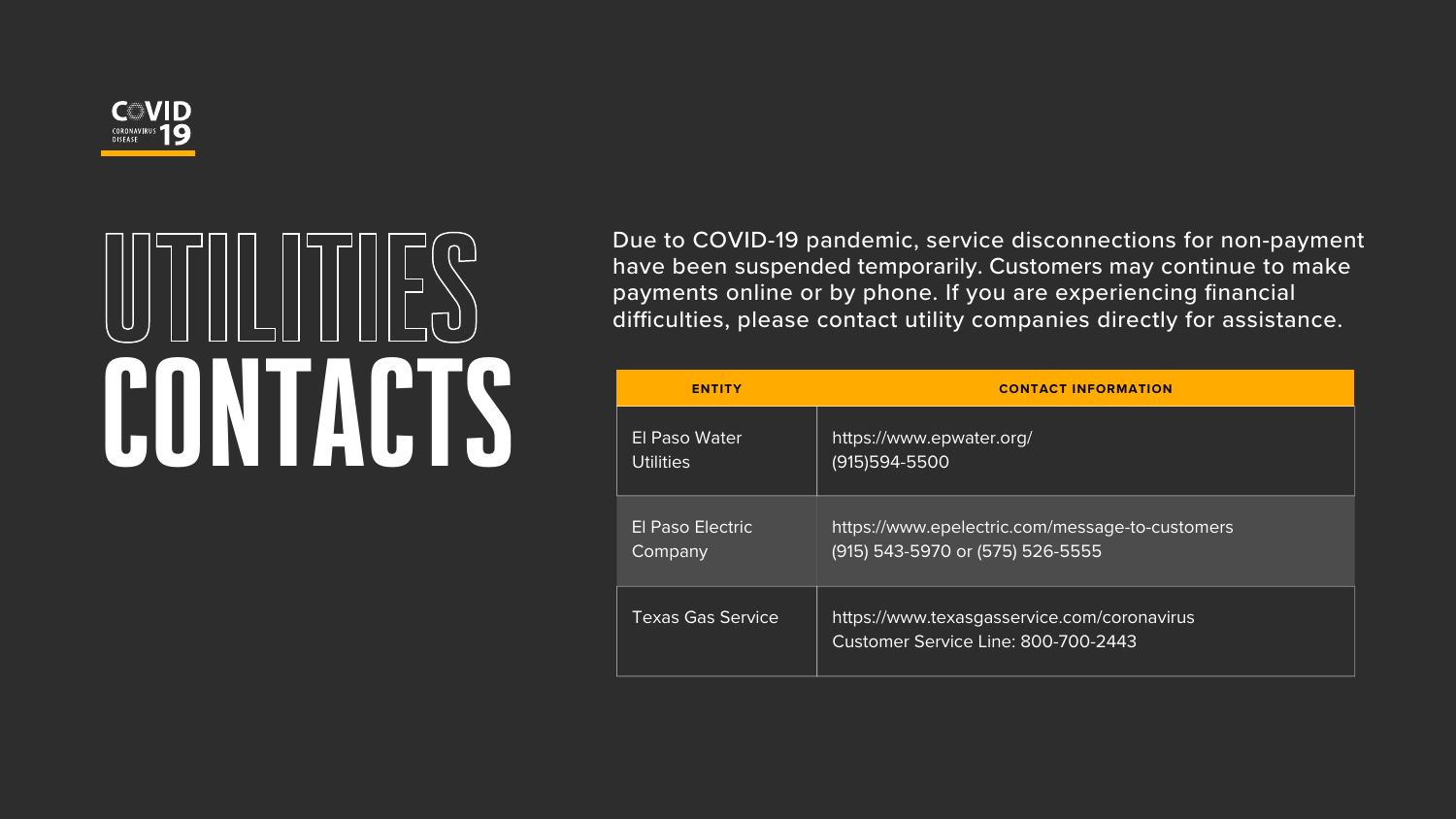





### ES C SUPPORT  $\sqrt{}$

|                                                                                                                                                                    | <b>WEBSITE</b>                                                               | <b>PHONE / EMAIL</b>                                 |
|--------------------------------------------------------------------------------------------------------------------------------------------------------------------|------------------------------------------------------------------------------|------------------------------------------------------|
| Paso Chamber, along with<br>d a suite of online business<br>meant to serve as a rapid<br>ing COVID-19 situation. The<br>, El Paso Businesses Stand<br>this website | www.elpasobusinesshelp.com/<br>www.facebook.com/groups/1375488742630<br>083/ |                                                      |
| Chamber to gather<br>as been put in place and<br>ve COVID-19 pandemic.                                                                                             | www.epcounty.com/admin/covid19.htm<br>www.epcounty.com/economic/services.htm | 915-546-2177<br>economicdevelopment@<br>epcounty.com |
| onnecting, coaching,                                                                                                                                               | www.elpaso.org                                                               | 915-534-0500                                         |
| re-eminent resource for<br><b>Border Metroplex.</b>                                                                                                                | www.ephcc.org                                                                | 915-566-4066                                         |
| e local workforce and<br>ates site provides a variety of<br>erve. The page is reliably<br>egislation, health guidelines                                            | www.borderplexjobs.com/                                                      | 915-887-2600;<br>Callcenter@borderplexjobs.com       |

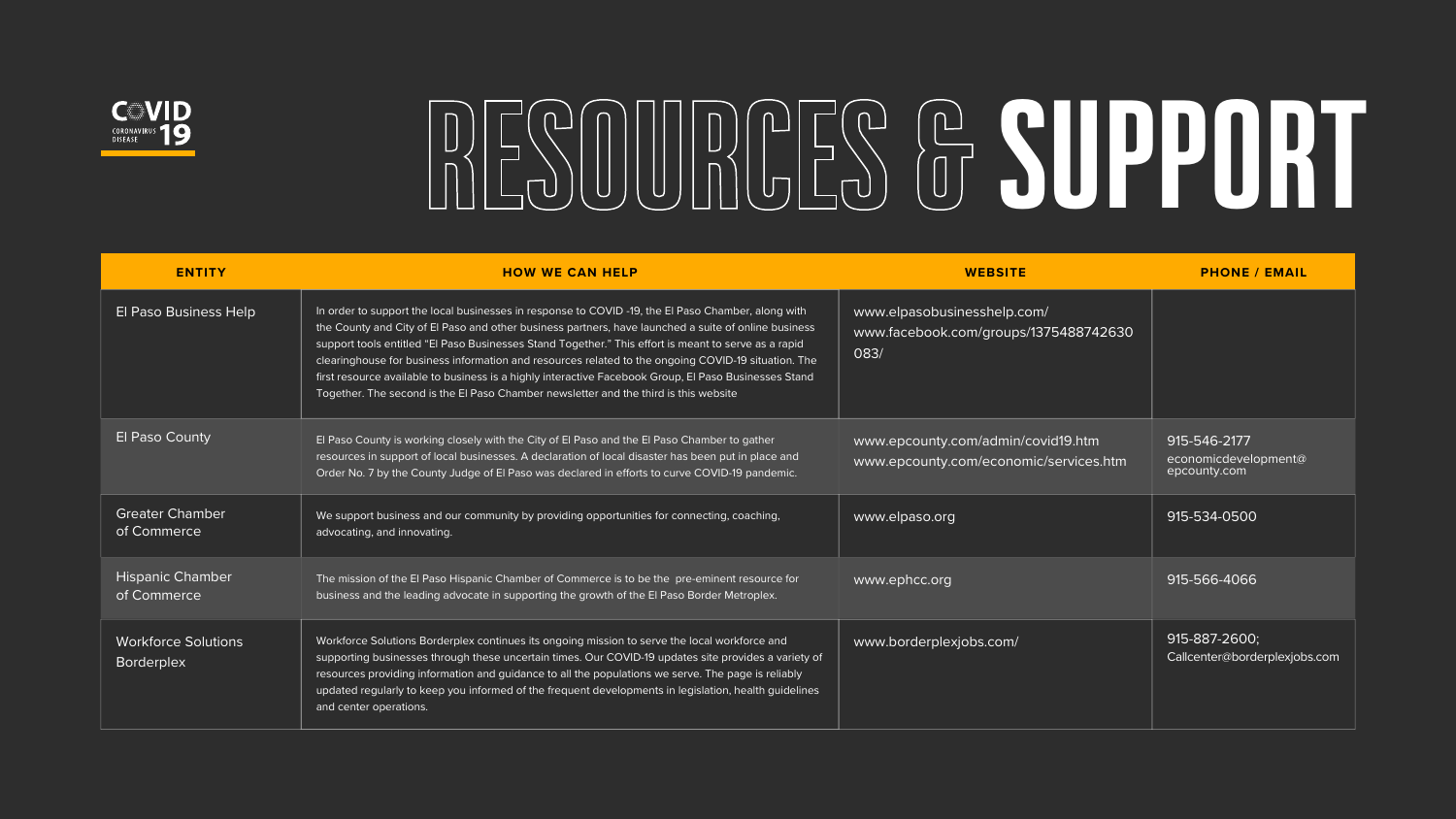| <b>ENTITY</b>                                    | <b>HOW WE CAN HELP</b>                                                                                                                                                                                                                                                                                                                                                                                                                                                                                                                                   | <b>WEBSITE</b>                                                 | <b>PHONE / EMAIL</b>                                                       |
|--------------------------------------------------|----------------------------------------------------------------------------------------------------------------------------------------------------------------------------------------------------------------------------------------------------------------------------------------------------------------------------------------------------------------------------------------------------------------------------------------------------------------------------------------------------------------------------------------------------------|----------------------------------------------------------------|----------------------------------------------------------------------------|
| City of El Paso- One Stop<br>Shop                | The One Stop Shop continues to be the primary intake point for land development, building<br>permitting, and most business license applications. Our lobby is closed to the public, but we continue<br>to provide services over the phone, online, or by making an appointment with staff. Inspections may<br>be scheduled through the Citygov app or by calling the City of El Paso's inspection line.                                                                                                                                                  | www.elpasotexas.gov/planning-and-<br>inspections/one-stop-shop | 915-313-6100 (Automated<br>line for inspections)<br>915-212-0104 (Permits) |
| <b>TWC</b>                                       | Texas Workforce Commission (TWC) is the state agency charged with overseeing and providing<br>workforce development services to employers and job seekers of Texas.                                                                                                                                                                                                                                                                                                                                                                                      | www.twc.texas.gov                                              | 866-274-1722 (Employers)<br>800-939-6631 (Claimants)                       |
| <b>LIFT Fund</b>                                 | We're a nonprofit organization that helps small business owners with limited access to capital have a<br>chance to live their dreams. You can visit our office in El Paso as we serve entrepreneurs throughout<br>the state of Texas.                                                                                                                                                                                                                                                                                                                    | www.elpaso.liftfund.com                                        | 1-888-215-2373                                                             |
| <b>SBA</b>                                       | The SBA's Economic Injury Disaster Loan program provides small businesses with working capital<br>loans of up to \$2 million that can provide vital economic support to small businesses to help<br>overcome the temporary loss of revenue they are experiencing.                                                                                                                                                                                                                                                                                        | www.sba.gov                                                    | 1-800-659-2955                                                             |
| People Fund                                      | PeopleFund provides access to capital, education and resources to small businesses.                                                                                                                                                                                                                                                                                                                                                                                                                                                                      | www.peoplefund.org/coronavirus                                 | 915-229-4648                                                               |
| <b>Project Vida</b>                              | El Paso Collaborative, an affiliate of Project VIDA, is a certified Community Development Financial<br>Institution (CDFI) who can offer small business loans to help cover operational expenses during this<br>time of emergency.                                                                                                                                                                                                                                                                                                                        | www.pvida.net/directory                                        | 915-533-7057 ext. 222<br>t.craig@pvida.net                                 |
| <b>SBDC Office</b>                               | The Small Business Development Center will remain open during the Covid-19 pandemic by providing<br>business advising services only on-line. We can assist eligible small businesses with applying for<br>disaster loans, business advice, market research and on-line 24/7 training on our website. All<br>interested individuals should consult our website for any of the above services. If an individual needs<br>to speak with a business advisor, also consult our website and send an email to a specific advisor and<br>they will contact them. | www.elpasosbdc.net                                             | 915-831-7743                                                               |
| <b>El Paso Veteran's Business</b><br>Association | The Veterans Business Association is a non-profit association with the mission of growing member<br>businesses, promoting the interests of veteran business owners, and becoming the voice of veteran<br>owned businesses in a competitive community.                                                                                                                                                                                                                                                                                                    | www.vbawebsite.com                                             | 915-534-0788 or<br>vbaelpaso@yahoo.com                                     |
| Horizon EDC                                      | The 4B development corporation supports Horizon City's commitment to creating and retaining<br>primary jobs in the fast-growing community in El Paso County, just east of The City of El Paso.                                                                                                                                                                                                                                                                                                                                                           | www.horizonedc.com                                             | <u>1915-852-1046 ext. 106 </u>                                             |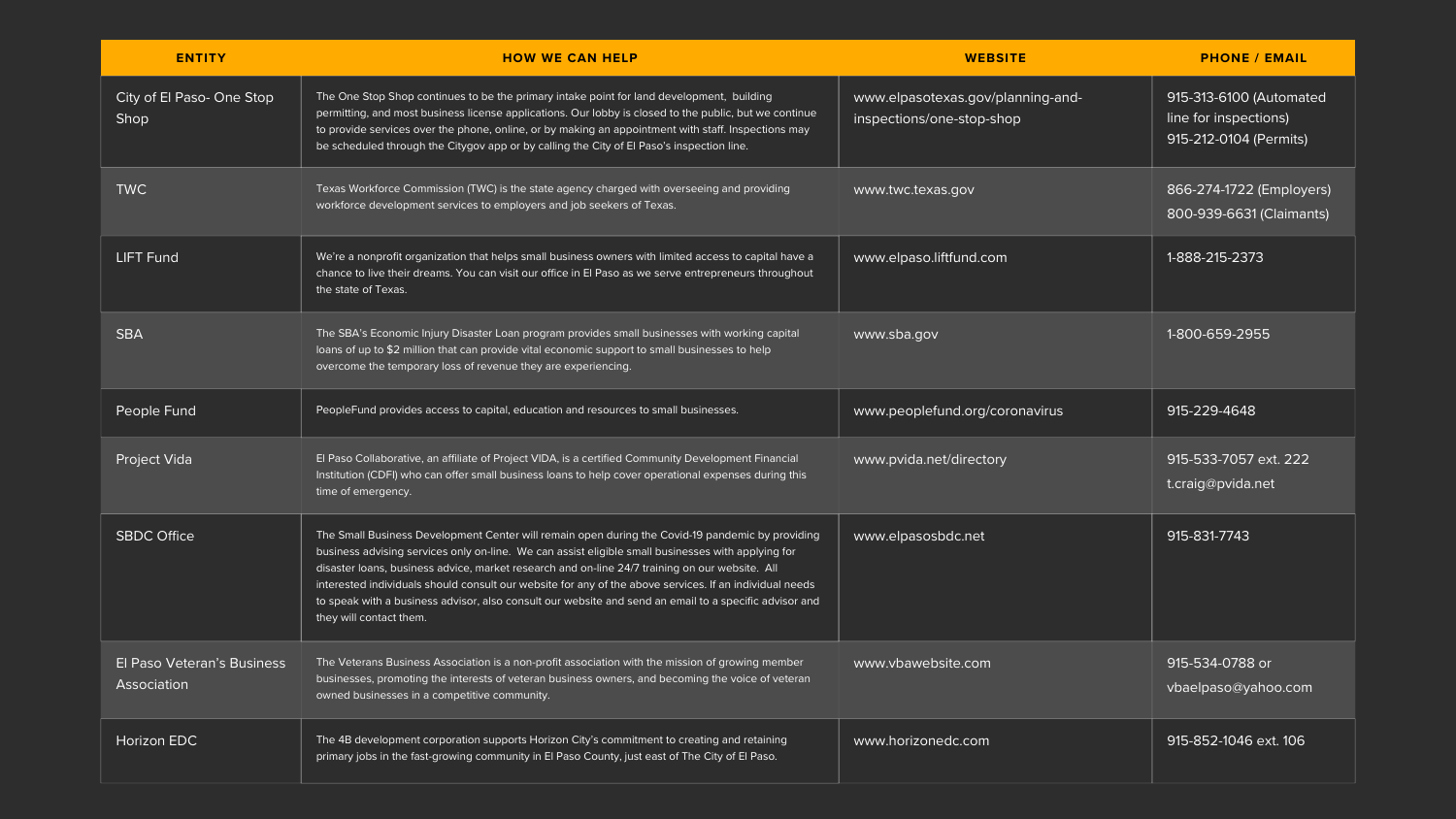# COVID-19

Steps to help your organization deal with COVID-19



Employers should establish firm requirements that any sick employees not enter the workplace in order to protect their fellow employees and other members of the public.

- 
- 
- 
- 
- 
- 
- 
- 
- 
- 
- 

• Emphasize appropriate respiratory etiquette (contain coughs and sneezes) and emphasize frequent hand washing.

• Establish policies and practices to increase the physical distance among employees and between employees and members of the public — social distancing — to reduce the spread of the virus.

• Cross train staff on essential functions to ensure business continuity while any key employees may be unavailable.

• Greet without shaking hands for the near future.

• Perform frequent environmental cleaning of the workplace, especially surfaces that are frequently touched in common areas (e.g. elevator buttons, door handles & knobs).

• Install alcohol-based hand sanitizer stations.

• Make available video conferencing software and phone bridges for virtual meetings rather than relying on in-person group meetings

• Consider changing workflow to sharing documents in the cloud, so collaboration is still possible with many remote employees. Ensure you have good security protocols in place for sensitive documents or work streams.

• Diversify supply chains to become less dependent on individual suppliers from territories that may be at greater risk of impacts from COVID-19, if your operation depends on such supply chains.

• Apply for an SBA disaster assistance loan **www.sba.gov/coronavirus**